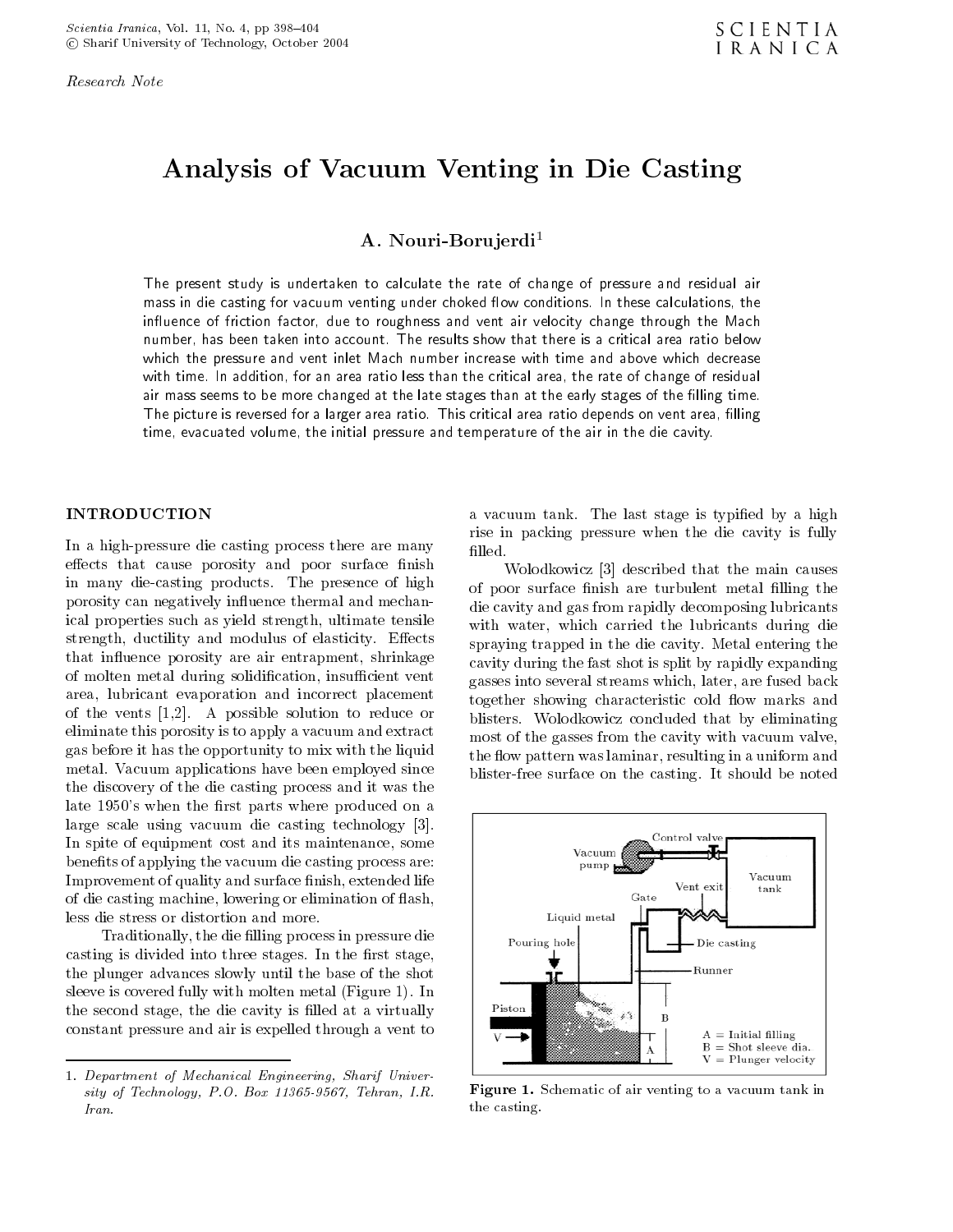that this assertion is, at best, highly controversial and needs more study and experimental work.

Draper [4] reported that the porosity level of casting in a choked flow decreases with an increase of vent area for atmospheric venting. Moreover, it was found that porosity decreases with increasing the vent area or filling time until the vent area or filling time reaches or exceeds a critical value, after which the porosity remains constant. Lindsey and Wallace [5], who neglected friction in the venting system, have shown that in a choked flow, the porosity decreases with a decrease of evacuated volume. These important findings demonstrate that the critical vent area is crucial to the reduction of porosity. The critical vent area is a value under which the air volume flow rate at the vent is equal to the liquid metal flow rate at the gate. In other words, the rate of change of air pressure and residual air mass in the cavity are constant.

Bennett [6] developed <sup>a</sup> model to calculate the vent area for a cavity evacuated to atmosphere under constant pressure in the cavity and unchoked flow condition during filling time. He calculated the vent area and pressure from the flow through an orifice by assuming air volume flow rate at the vent to be equal to liquid metal flow rate at the gate.

Bar-Meir [7] indicated that in atmospheric venting there is a critical vent area below which ventilation is poor and above which resistance to air flow is minimal. This critical area depends on geometry and filling time.

Lee and Lu [8] proposed <sup>a</sup> new mathematical model for calculation of the induced cavity air pressure. In this model, air discharge through rectangular vents is modeled by the Poiseuille flow. Venting capability is directly proportional to the width and inversely proportional to the length of the vent. Vent height exerts the greatest influence on the venting capability. They concluded that there was a considerable differin calculation of the cavity pressure. In order to have an optimum venting condition, vent height should be close to the possible maximum in the vent design of die casting dies.

Karni [9] performed a quasi steady state analysis to describe pressure variations in the cavity for atmospheric venting, taking into account a constant flow resistance in the venting system. The air temperature in the cavity and the air flow in the vent are assumed to be constant and adiabatic, respectively. In these calculations, conditions in the cavity are determined from conditions at the exit for unchoked, as well for choked flow.

Sachs [10] developed a quasi steady model for the maximum mass flow rate from a die cavity, based on an isentropic process in the die cavity. The only resistance to the gas flow was assumed to occur at the entrance

of the vent. Sachs indicated that for a choked flow, the pressure ratio was about two between the cavity and the vent exit.

Veinik [11] developed <sup>a</sup> similar model for an instantaneously choked flow. He assumed that the lowest pressure in the cavity was equal to about two atmospheres and, then, presented the calculation of the vent area as <sup>a</sup> ratio of air volume to air velocity and filling time. Veinik [12] also introduced friction in the venting system with the lowest pressure of two atmospheres in the die cavity.

In this study, it is desirable to develop a transient model to determine the variation of air pressure and residual air mass in the cavity, under a choked flow condition, due to the friction factor change. In this transient model, air discharges to <sup>a</sup> vacuum tank through a vent under variable flow resistance. Understanding the relationship between process variables and the vent critical area is another ob jective of this work. It should be noted that these effects have not been reported before in the literature.

#### GOVERNING EQUATIONS

<sup>A</sup> commercial die casting system with a vacuum tank is depicted in Figure 1. Because of the relatively small resistance to air flow in the unfilled shot sleeve, runner and cavity, compared with the resistance to flow in the venting system, the following model is proposed to simplify the process. The unfilled shot sleeve, runner and die cavity are combined and called the cylinder cavity and, as such, the pressure in the cylinder is assumed to be uniform.

Consider now a one-dimensional flow with friction through <sup>a</sup> rectangular vent (or duct) with <sup>a</sup> constant area connected to <sup>a</sup> cylinder cavity and, also, to <sup>a</sup> vacuum tank from two ends. The flow would be choked when the pressure ratio between the vent exit and the cylinder cavity is less than the critical value, depending on the pressure drop in the vent. Under this condition, the exit Mach number is one from the start of the filling process as long as the pressure ratio exceeds a critical value. For the case of adiabatic flow with no external work, termed Fanno line flow, the Mach number, as a function of the vent length, can be written as [13]:

$$
\frac{4fL}{D_H} = \frac{1}{K} \left[ \frac{1}{M_i^2} \quad 1 \right] + \frac{K+1}{2K} \ln \left[ \frac{\frac{K+1}{2} M_i^2}{1 + \frac{K-1}{2} M_i^2} \right],
$$
 (1)

where subscript *i* indicates conditions at the inlet plane of the vent and  $f$  and  $D_H$  are the mean fanning friction factor and hydraulic diameter of the vent, respectively. This equation implies that the entrance Mach number is independent of the pressure and temperature of the vent exit and depends only on the dimensions and resistance of the vent.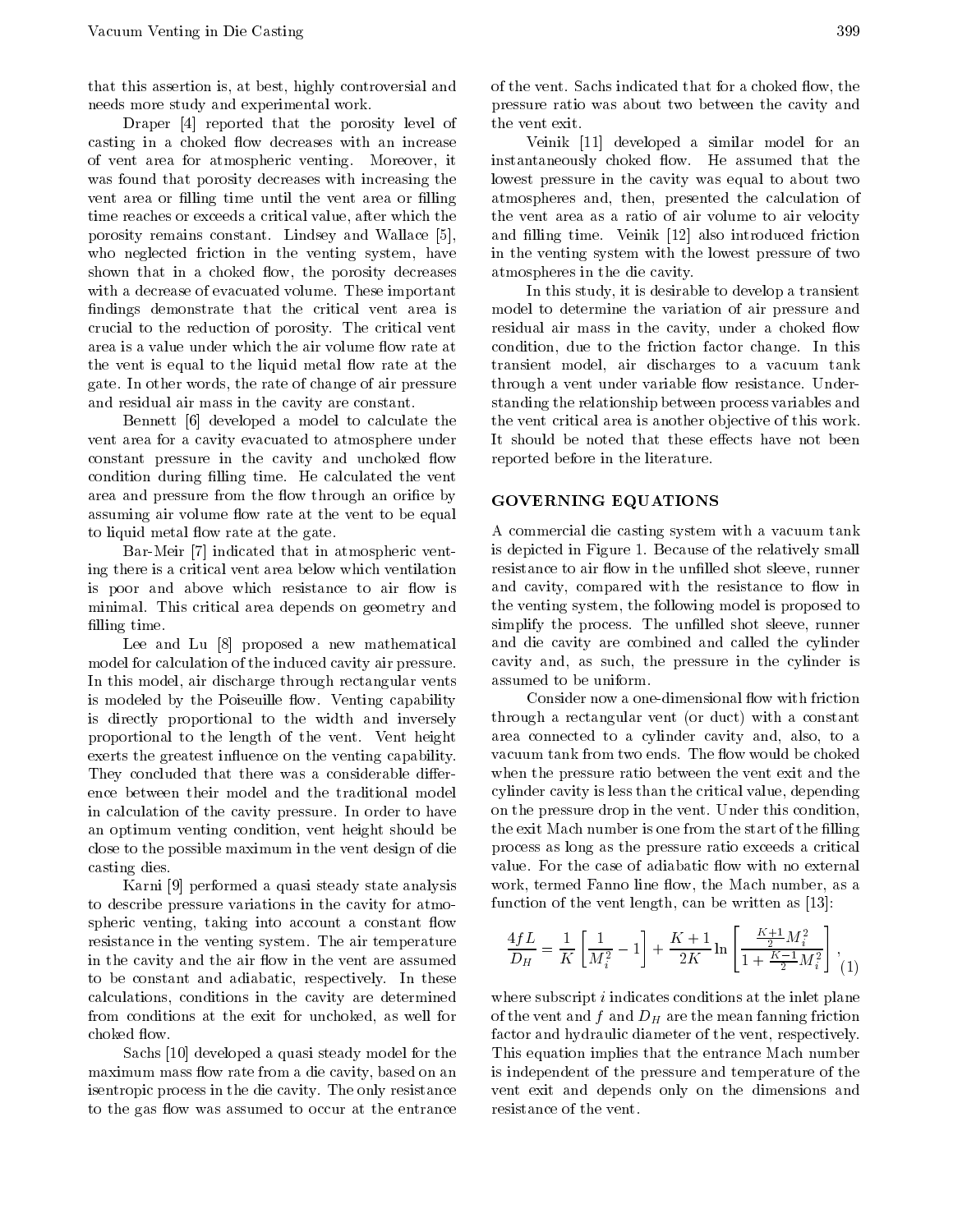Similarly to Equation 1, a relationship is obtained among the inlet Mach number, pressure in the cavity and vent exit by the following equation:

$$
\frac{P_c(t)}{P_e} = \left[\frac{K+1}{2}\right]^{0.5} \times \frac{\left[1 + \frac{K-1}{2} M_i^2\right]^{\frac{K+1}{2(K-1)}}}{M_i},\tag{2}
$$

where  $P_e$  is the air pressure at the vent exit plane.

The mean fanning friction factor depends on the mean Reynolds number and the vent roughness as [13]:

$$
f = \frac{16}{\text{Re}} \quad \text{if} \quad \text{Re} < 2300,
$$
\n(3)

$$
f = \frac{0.0625}{\left[ \log \left( \frac{\varepsilon}{3.7D_H} + \frac{5.74}{\text{Re}^{0.9}} \right) \right]^2} \quad \text{if} \quad \text{Re} \ge 2300, \qquad (4) \qquad \text{ti}
$$

$$
\text{Re} = \frac{\rho V D_H}{\overline{\mu}} = \frac{m_{\text{out}} D_H}{2A} \left( \frac{1}{\mu_i} + \frac{1}{\mu_e} \right),\tag{5}
$$

where V and  $\overline{\mu}$  are the average velocity and viscosity of air, respectively and subscripts  $i$  and  $e$  indicate conditions at the inlet and exit planes of the vent.

A curve fit for the air viscosity, based on the experimental data [14] results in the following equation with a root mean square error of 0.061%:

$$
\mu = 1.4805 \times 10^{-14} T^3 \quad 4.2616 \times 10^{-11} T^2 + 6.85
$$
\n
$$
\times 10^{-8} T + 1.36055 \times 10^{-6},
$$
\n(6)\n
$$
t
$$

where  $\mu$  is in terms of kg/m.s and T, the absolute static temperature, is in Kelvin at a particular point in the vent.

During the filling process, the outgoing air mass from the cavity is:

$$
m_{\text{out}} = \rho_i A_i V_i = \frac{P_i}{RT_i} A_i M_i \sqrt{KRT_i},\tag{7}
$$

where  $\rho$ , A and V are density, vent area and velocity of air.  $K$  and  $R$  are the specific heat ratio and air constant, respectively.

Considering an isentropic process for air flow between the cavity as a stagnation state and the vent inlet as a nozzle, one has:

$$
\frac{T_i(t)}{T_c(t)} = \left[\frac{P_i(t)}{P_c(t)}\right]^{\frac{K-1}{K}} = \frac{1}{1 + \frac{K-1}{2}M_i^2}.
$$
\n(8)

Introducing  $T_i$  and  $P_i$  from Equation 8 and, then, substituting the results into Equation 7, it is obtained that:

$$
m_{\text{out}} = \frac{M_i A_i P_c(0) \sqrt{\frac{K}{RT_c(0)}}}{\left[1 + \frac{K - 1}{2} M_i^2\right]^{\frac{K + 1}{2(K - 1)}}} \times \left[\frac{P_c(t)}{P_c(0)}\right]^{\frac{K + 1}{2K}}.\tag{9}
$$

Applying mass balance for the air in the cavity, the rate of change of the air mass in the cavity is:

$$
\frac{dm_c}{dt} + m_{\text{out}} = 0. \tag{10}
$$

Assuming an isentropic process during the expansion or compression process of the air in the cavity, one has:

$$
\frac{T_c(t)}{T_c(0)} = \left[\frac{P_c(t)}{P_c(0)}\right]^{\frac{K-1}{K}}.\tag{11}
$$

Applying the ideal gas equation and introducing Equation 11, the air mass in the cavity, at any particular time in terms of its initial mass, is:

$$
m_c(t) = m_c(0) \frac{\forall_c(t)}{\forall_c(0)} \times \left[ \frac{P_c(t)}{P_c(0)} \right]^{\frac{1}{K}}.
$$
 (12)

Kaye [15] stated that for more than 95% of the plunger stroke, the speed is almost constant and the air volume in the cylinder cavity, as a function of time, is given as:

$$
\frac{\forall_c(t)}{\forall_c(0)} = 1 \quad \frac{t}{t_{\text{max}}},\tag{13}
$$

where  $\forall$ <sub>c</sub>(0) is the initial volume of the air in the cavity and  $t_{\text{max}}$  is the filling time for liquid metal to reach the vent. Allsop [16] recommended  $t_{\text{max}}[ms] = 40 \times$ average thickness [mm] for the aluminum solidication process.

Exerting Equation 13 into Equation 12 and, then, substituting the result into Equation 10, the final results are as follows:

$$
\frac{m_c(t)}{m_c(0)} = (1 \t t^*) P_c^{\ast \frac{1}{K}},\t(14)
$$

$$
\frac{dP_c^*}{dt^*} = \frac{KP_c^*}{1 - t^*} \times \left[1 - \frac{M_I A^*}{\left[1 + \frac{K - 1}{2} M_I^2\right]^{\frac{K+1}{2(K-1)}}} P_C^*^{\frac{K-1}{2K}}\right],
$$
\n
$$
t^* = \frac{t}{t_{\text{max}}},
$$
\n
$$
P_c^* = \frac{P_c(t)}{P_c(0)},
$$
\n
$$
A^* = \frac{At_{\text{max}} \sqrt{KRT_c(0)}}{\forall_c(0)},
$$
\n(16)

under the following initial condition:

$$
P_c^*(0) = 1.
$$
\n(17)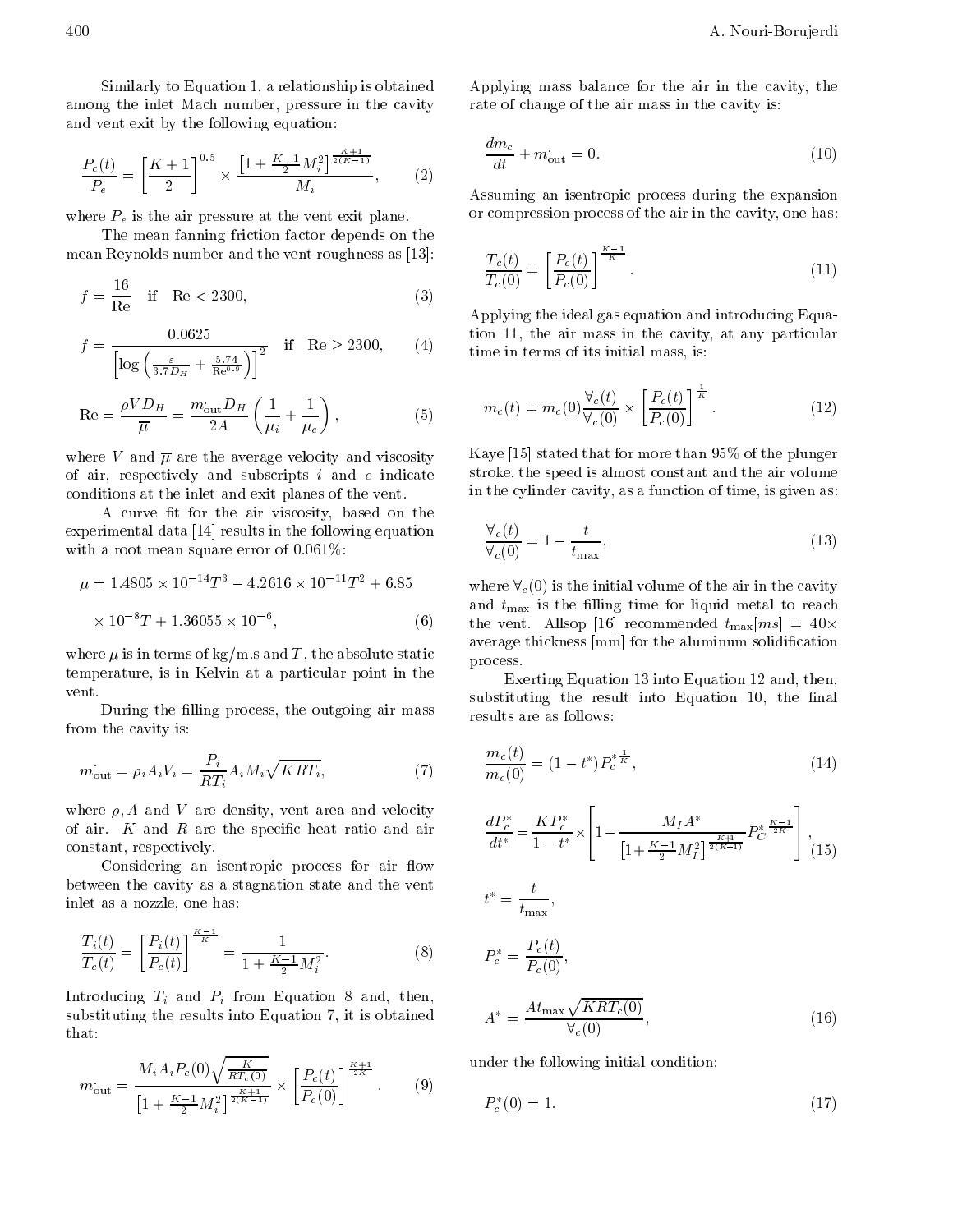## SOLUTION TECHNIQUE

To determine the residual air mass and pressure in the cylinder cavity during the filling time, numerical integration of Equation 15 is required. If the filling process is supposed to be completed in a number of very small time intervals, the inlet Mach number can nearly be assumed to be invariant. In this case, first a mean value for  $M_i$  is guessed at each time step,  $\Delta t$  (= 0.0005) and, then, the ordinary differential Equation 15 is integrated numerically by the fourth-order Runge-Kutta method. Applying the value of  $P_c$  -mto Equation 9 and, then, introducing  $m_{\text{out}}$  into Equation 5 yields the mean Reynolds number. Using the value of the Reynolds number and invoking Equation 3 or 4, the mean friction factor is calculated. Then,  $M_i$  and  $P_e$  are determined from the simultaneous solution of Equations 1 and 2. If the difference between the calculated value and the initial guess for  $M_i$  is not sufficiently small, the initial guess for  $M_i$  is updated and the above calculation will be repeated until a specified convergence tolerance (< 10 = ) is established. In the next time step, again, a new mean value for  $M_i$  is guessed and the above procedure is repeated until  $t^* = 1$  is reached.

#### RESULTS AND DISCUSSION

The following results have been obtained for vacuum venting through a rectangular vent under choked conditions. The input parameters required for calculation of data are: Initial temperature and pressure of the air in the cylinder cavity, 300  $K^{\circ}$  and 1 atm, respectively, vent length, 0.2 m, vent roughness,  $\varepsilon = 2 \times 10$  m and hydraulic diameter,  $D_H = 2$  mm, for six values of area ratio,  $A(0,1,2,1,5,15,25,$  respectively). The  $\mathcal{L}_{\text{max}}$ area ratio is defined as a ratio of the vent area times the length traveled by a piston with sonic velocity during the filling time to the initial volume of the cavity.

Figure 2 shows an interesting pattern of pressure variation in the cylinder cavity as a function of time,



Figure 2. Air pressure in the cavity vs normalized time.

all for <sup>a</sup> hydraulic diameter of <sup>2</sup> mm. The abscissa axis is normalized by the filling time for liquid metal to reach the vent. The maximum final pressure occurs for a line of  $A^* = 0$ . In this case, no air can escape through the vent (or duct) as the air inside the cylinder is adiabatically compressed. On the contrary, the maximum rate of change of pressure occurs for line  $A^* = 25$ . When the area ratio is equal to the critical value  $(A^* = 2.7)$ , the cylinder cavity pressure reaches ambient pressure and remains constant. In this case, the air volume flow rate at the vent exit is equal to the liquid metal flow rate at the gate. When an area ratio is less than the critical value, the pressure increases, in spite of the fact that vacuum is applied. For a larger area ratio, the pressure falls rapidly below the ambient.

Figure 3 compares the present model results with Bar-Meir's [2] model results, designated by the markers for air pressure in the cavity for two different values of area ratio. There is a considerable difference between the two models results, especially at the late stages. This difference can be attributed to the dependency of the friction factor on the vent inlet Mach number and roughness, taken to be constant in the Bar-Meir model.

Figure <sup>4</sup> illustrates the variations of the inlet Mach number as a function of time for various values of area ratio. When  $A^* > 2.7$ , the inlet Mach number decreases gradually from an initial value of 0.37 to the final value of about 0.1. In the case of  $A^* < 2.7$ , the Mach lines are almost straight. It should be noted that for  $M_i = 0.37$ , the cavity pressure is equal to the ambient pressure and remains constant during the air venting process.

Figure <sup>5</sup> describes the residual air mass in the cylinder cavity versus normalized time for various area ratios. It is observed that, at any particular time, the residual air mass decreases as the area ratio increases. In addition, when the area ratio is larger than the critical limit  $(A^* > 2.7)$ , more air leaves the cylinder cavity at the early stages of the filling time, compared



Figure 3. Comparison of the air pressure in the cavity for the present model and [2].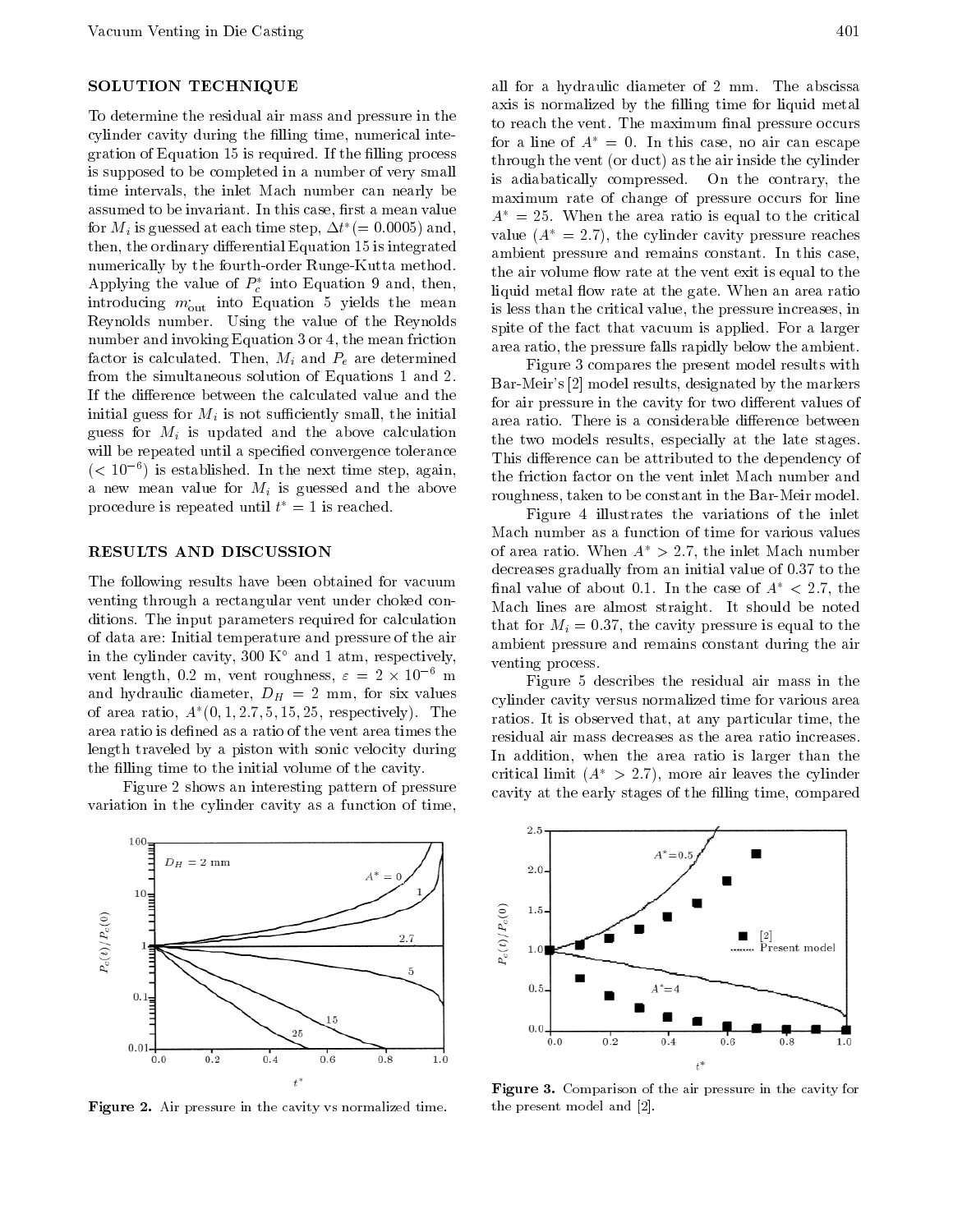

Figure 4. Vent inlet Mach number vs normalized time.



Figure 5. Residual air mass in cavity vs normalized time.

with a smaller area ratio  $(A^* < 2.7)$  under which less air is expelled. This implies that there is a limit to the area ratio under which the residual air mass is a linear function of time.

<sup>A</sup> comparison of the residual air mass between the results of the Bar-Meir et al. [2] model and that of the present model, is shown in Figure 6. The results show that the air mass in the cavity is one or zero using two models when normalized time approaches zero or one, respectively. There is a considerable difference between the results of the two models when the time approaches the middle of the filling time, because the residual air mass approaches one or zero, according to Equation 14, at the beginning or at the end of the process, regardless<br>of the values of the Mach number and friction factor. of the values of the Mach number and friction factor.

Figure 7 exhibits the variations of  $4fL/D<sub>H</sub>$  as a function of normalized time, where  $f$  is the fanning friction factor and  $L$  is the length of the vent. As soon as the air starts to flow in the vent, the value of  $4fL/D_H$  reaches 2.93. The vent friction factor is nearly a linear function of time when the area ratio is less than the critical limit  $(A^* < 2.7)$ , while it increases rapidly with time when the area ratio is larger than the critical value  $(A^* > 2.7)$ . These results are in contrast to the results of Bar-Meir [2], Draper [4], Lindsey and Wallace [5], Sachs [10] and Veinik [11] models. The models published by these authors assume that the friction factor remains constant or, at most, can be changed between 3 and 7.

The influence of hydraulic diameter on both friction factor and the limit of the critical area ratio is signicant. Comparison between Figures <sup>7</sup> and <sup>8</sup> shows that when the hydraulic diameter changes from <sup>2</sup> mm to 0.2 mm, the limit of the critical area ratio changes from 2.7 to 19.48 and the value of  $4fL/D<sub>H</sub>$ changes from 2.93 to 265, as soon as the air starts to flow in the vent. It is also observed that the variations of  $4fL/D_H$ , for area ratios below the critical limit, are more signicant for smaller hydraulic diameters. In this case, the friction factor is more nonlinear and less evenly distributed through the time. The minimum points on lines  $A^* = 0, 1$  and 5 indicate the transition conditions from a laminar to a turbulent flow in the vent, because the corresponding Reynolds number at these points is about 2300.



Figure 6. Comparison of the residual air mass in the cavity for the present model and [2].



Figure 7. Vent friction factor vs normalized time.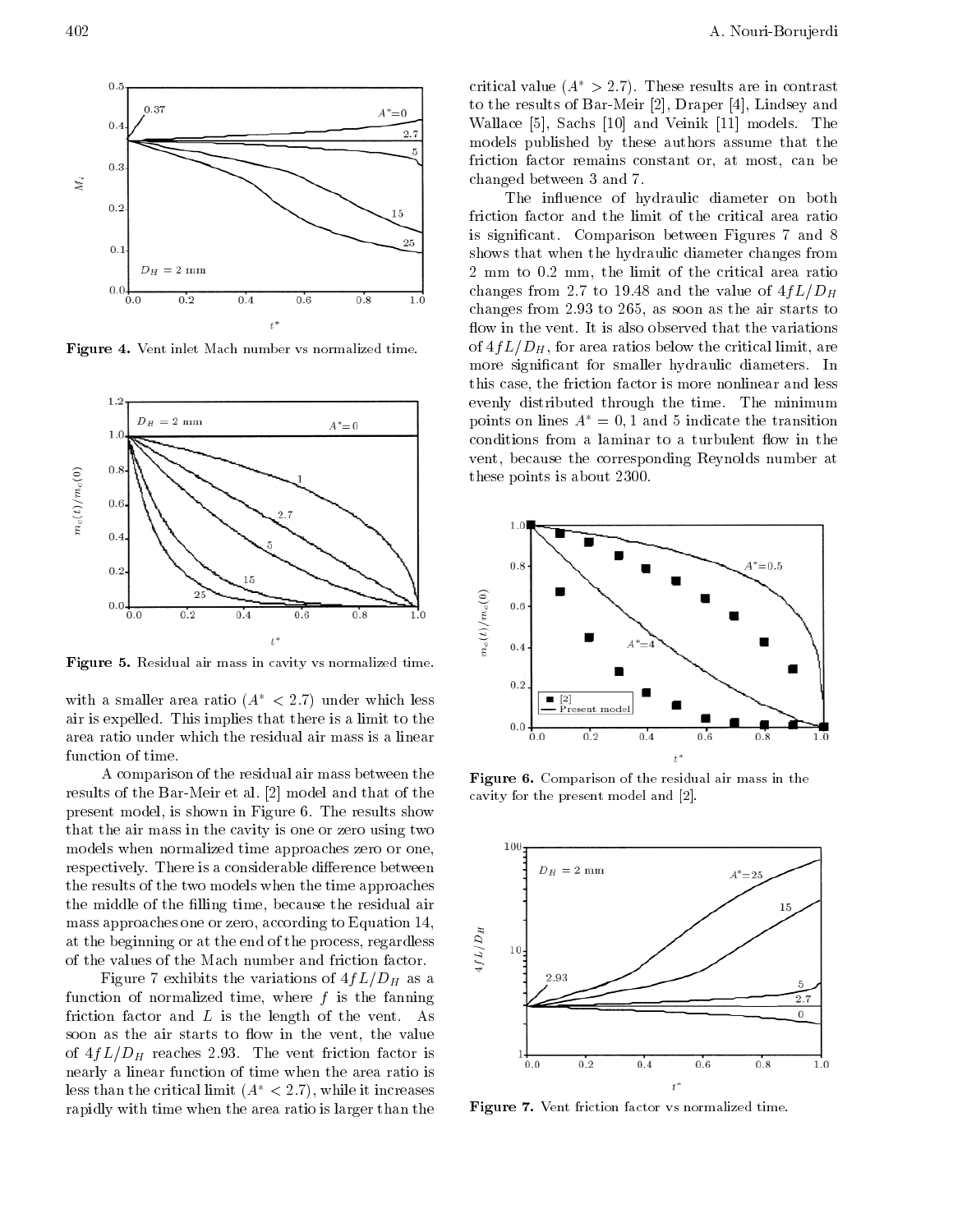

Figure 8. Vent friction factor vs normalized time for  $D_H = 0.2$  mm.

## CONCLUSION

<sup>A</sup> mathematical model has been developed to calculate pressure and residual air mass in <sup>a</sup> cylinder cavity. The model involves the influences of roughness, air  $\frac{n}{2}$ velocity and temperature dependent viscosity through the friction factor. Computation is carried out for a rectangular vent with different sizes. The results of the computation were analyzed and some useful findings were obtained.

There is <sup>a</sup> critical area ratio above which the patterns of pressure, inlet Mach number, residual air mass and friction factor are different from those of the area ratios below the critical limit. In addition, the range of their variations depends on vent area, filling time and initial conditions. Also, the critical limit depends on the hydraulic diameter of the vent.

### NOMENCLATURE

- 
- $\overline{D}$ vent diameter
- $f$  fanning friction factor
- $K$  specific heat ratio
- $L$  vent length
- mass  $\overline{m}$
- $M$  Mach number
- P pressure
- $P^*$   $P(t)/P(0)$
- $\boldsymbol{R}$ air constant
- Re Reynolds number,  $\rho V D_H/\mu$
- $\ddot{t}$ time
- $t^*$  $t/t_{\rm max}$
- $T$ temperature
- $V$  velocity
- $\forall$  volume of cylinder cavity

## Greek Symbols

|            | difference     |  |
|------------|----------------|--|
| $\epsilon$ | vent roughness |  |
| $\mu$      | viscosity      |  |

 $\rho$  density

### Subscripts

| C | cylinder cavity |  |
|---|-----------------|--|
|   |                 |  |

- exit
- H hydraulic
- $i$  inlet
- 
- $\alpha$ utlet out
- ref reference
- $\overline{0}$ initial condition

#### Superscripts

mean

- n power
- dimensionless
- rate

## REFERENCES

- 1. Brevick, J.R., Duran, M. and Karni, Y. "Experimental determination of slow shot velocity-position profile to minimize air entrapment", Transactions of 16th International NADCA Congress and Exposition, Paper No. T91-OC4, Detroit, MI, USA (1991).
- 2. Bar-Meir, G., Eckert, E.R.G. and Goldstein, R.J. "Pressure die casting: A model of vacuum pumping", Journal of Manufacturing Science and Engineering, Transactions of the ASME, 118, pp 259-265 (1996).
- 3. Wolodkowicz, A. "Vacuum die casting: Its benefits and guidelines", Transactions of 16th International NADCA Congress and Exposition, paper No. T91-071, Detroit, MI, USA (1991).
- 4. Draper, A.B. "Effect of vent and gate area on the porosity of die casting", Transactions of American  $Foundrymen's Society, 75, pp 727-734 (1996).$
- 5. Lindsey, D. and Wallace, J.F. "Effect of vent size and design, lubrication practice, metal degassing, die texturing and filling of shot sleeve on die casting soundness", Transactions 7th SDCE International Die Casting Congress and Exposition, Chicago, USA, <sup>p</sup> <sup>10372</sup> (1972).
- 6. Bennett, C.H. "Venting-the die casting machine becomes an air compressor", Die Casting Engineering, pp 22-26 (1990).
- 7. Bar-Meir, G., Eckert, E.R.G. and Goldstein, R.J. "Air venting in pressure die casting", Journal of Fluid Engineering, Transactions of the ASME, 119, pp 473- <sup>476</sup> (1997).